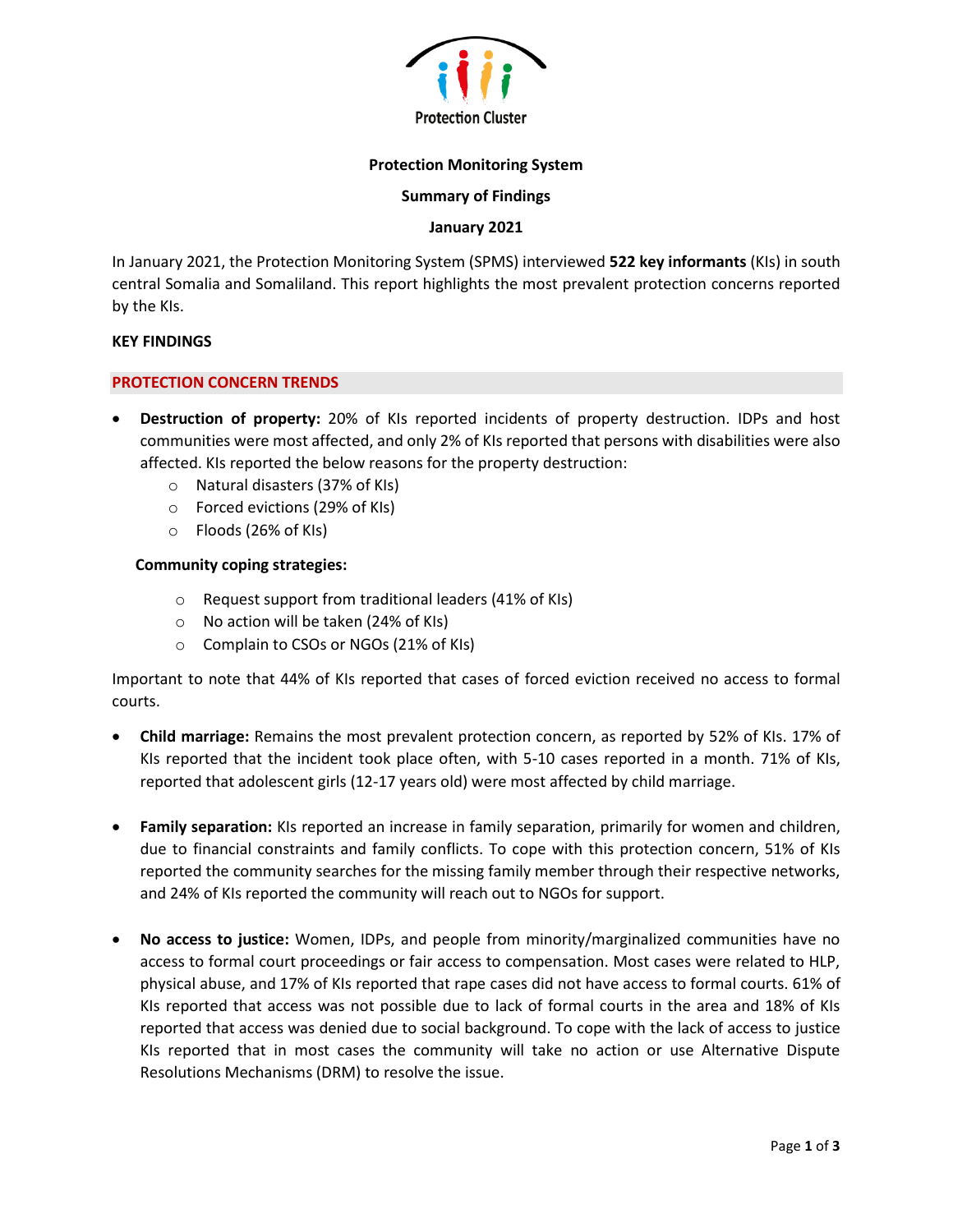

**Sexual assault:** 14% of KIs reported incidents of sexual assault. KIs reported the below groups being the most affected:

- o Adolescent girls from12-17 years old ((47% of KIs)
- o Adult women (39% of KIs)
- o IDPs (29% of KIs)
- $\circ$  Girls from 0 11 years (12% of KIs)

To cope with the protection concern, KIs reported that most affected community members reach out to NGOs or health facilities, traditional elders, or reach out to local authorities for support. Only 8% of KIs reported that marriage between the perpetrator and survivor is arranged.

**Access to justice and fair compensation:** Rape cases were the most prevalent protection concerns that received no access to fair compensation, formal justice and had no access to alternative dispute resolution mechanisms (ADR). Even though access to justice remains a reported concern, survivors report these cases to local authorities.

# **Community Representative Profile**

Towards the end of 2020, SPMS partners undertook an exercise to select new key informants who will contribute to the SPMS on a monthly basis. As of 2021 there are a total of 2068 KI's (49 % Female: 51 % male) across the 20 districts in Somalia.

## **Key Informant Profile:**



# **Displacement situation**